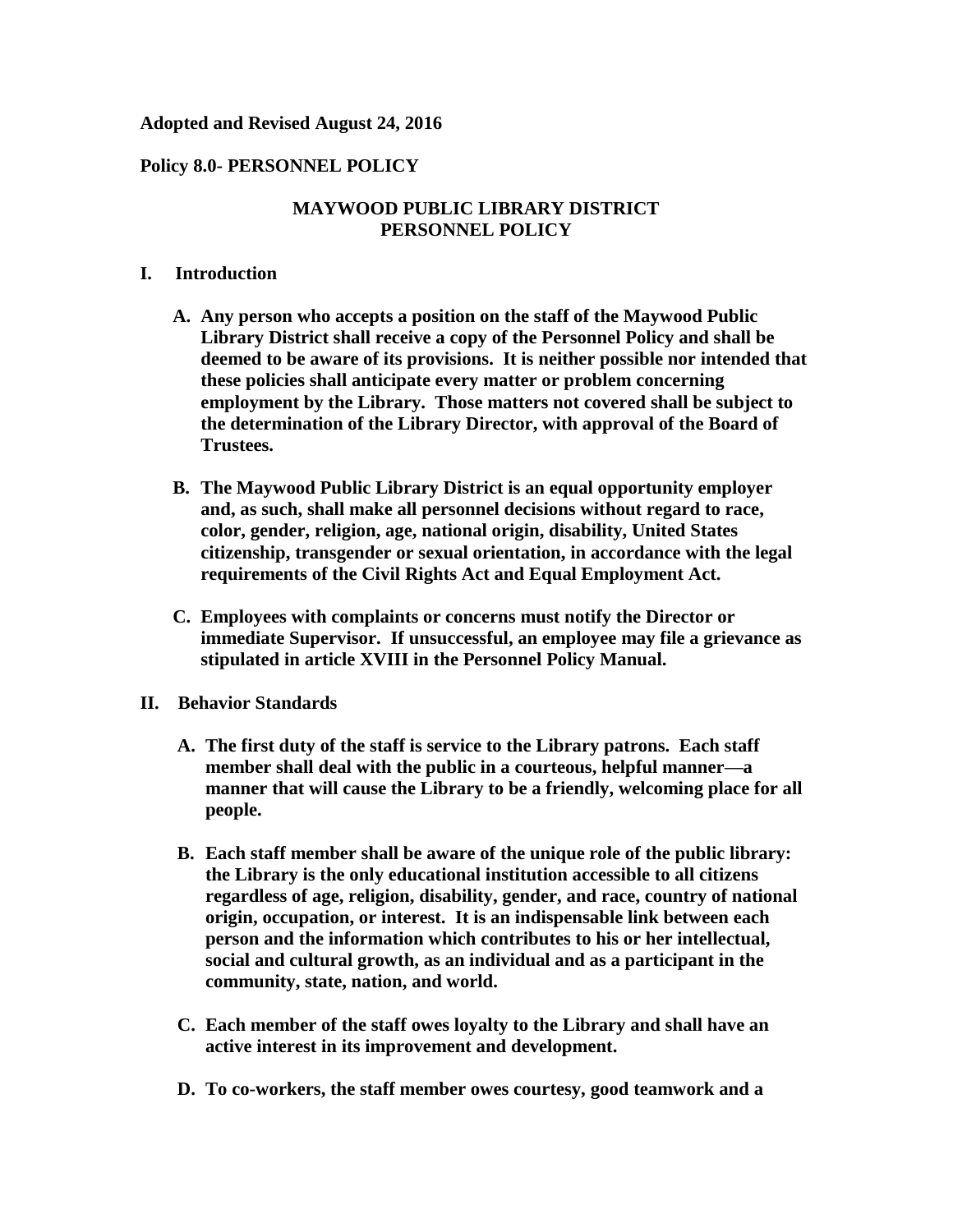**willingness to share disagreeable assignments. A sense of fairness and tolerance toward the point of view of others shall be maintained.**

**E. All employees are required to comply with the Library District's Drug-Free Work Place Policy.**

## **III. Appointments**

- **A. The appointment of a competent Library Director shall be made by the Library Board of Trustees.**
- **B. A written application shall precede employment. References will be required. Background checks are required for full-time employees.**
- **C. All staff members shall be appointed by the Library Director to those positions authorized by the Board of Trustees. All appointments shall be made on the basis of merit. All employment is at will.**
- **D. All staff members are encouraged to reside in the Village of Maywood. If there are two equally well-qualified applicants for a position, preference will be given to the one who resides in Maywood.**
- **E. No person shall be a Board member and an employee at the same time nor shall a relative of a Board member or staff member be an employee.**
- **IV. Hours of Work** 
	- **A. Full-time staff members shall work a five-day 37 ½ hour week with an unpaid one-hour lunch break. Staff schedules shall be arranged to best serve the needs of the Library patrons. The Library Director shall have discretion to fix hours of work for all staff members.**
	- **B. When staff members find it necessary to work overtime in performance of their duties, they shall be allowed to accumulate compensatory time to be used at the convenience of the Library. The Library Director shall authorize all overtime work for which compensatory time will be claimed.**
	- **C. Administrative and Department Heads may find it necessary to work beyond the normal work week in order to discharge their duties and responsibilities.**
	- **D. Staff members are allowed relief period of 15 minutes during each halfday's schedule. Part-time staff are allowed a relief period of 15 minutes during four consecutive work hours. Such relief periods are provided to afford relaxation from work schedules. They may not be taken at the beginning or at the end of the daily schedule, to make up lost time, or**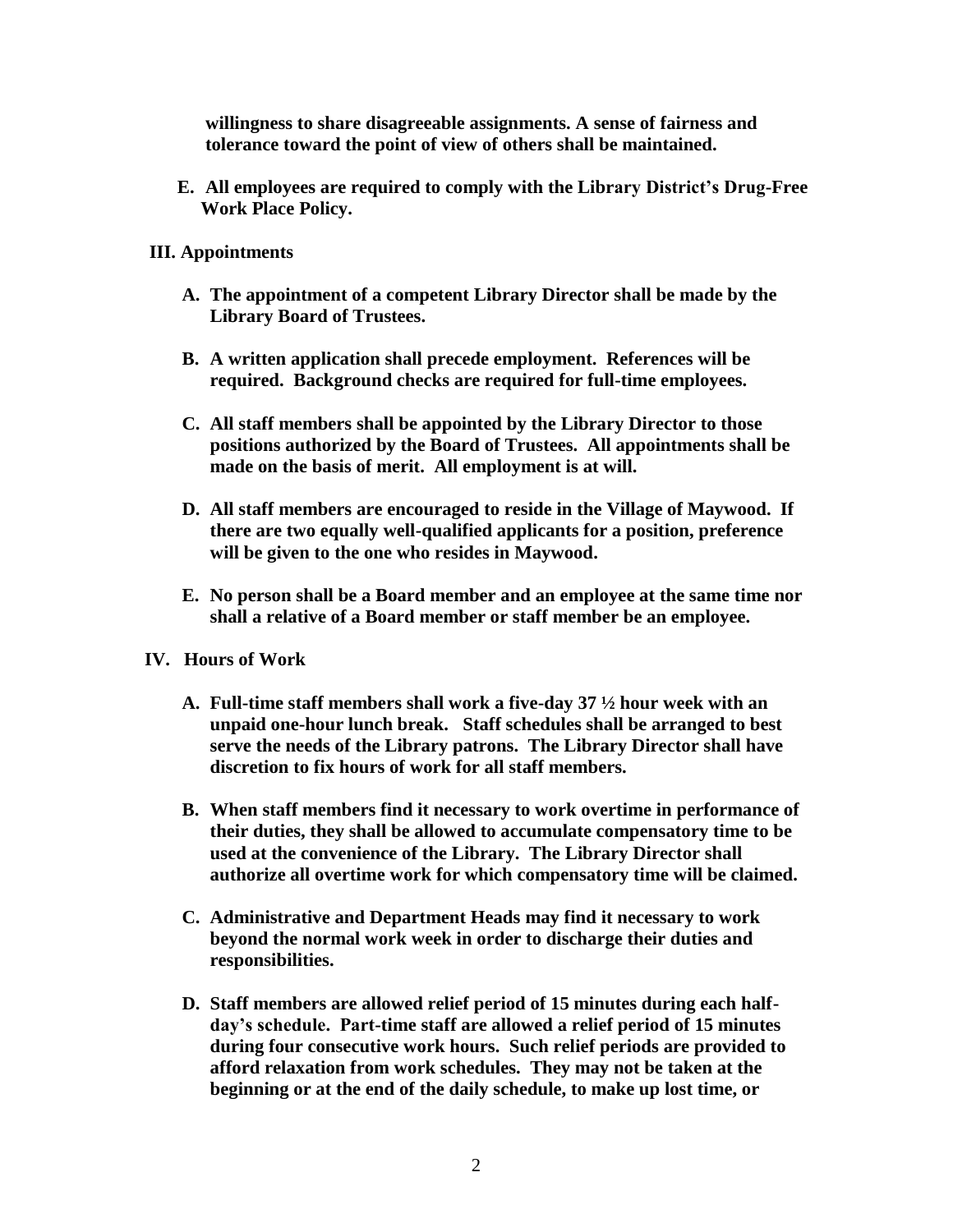**joined together in one half-hour period. Relief periods may not be added onto lunch breaks.**

- **E. Part-time staff members who work seven hours or more per day are required to take one half hour unpaid lunch break. Failure to take a lunch break does not constitute overtime pay. All employees must clock out for lunch.**
- **F. In the event of an emergency, such as hostile weather or other acts of God, building malfunctioning, lack of staff, or other conditions that would make the opening or continued operation of the Library unsafe for either staff or public, the Library Director, Assistant Library Director or Department Head carrying out the Library Director's duties in the absence of the Library Director, may close the Library and determine how long it shall remain closed. The Library shall resume operation at the earliest possible time. One Board Member must be contacted.**
- **V. Notice of Absence**

 **Department Heads shall be responsible that the Department is covered at all times. As soon as a staff member realizes it will be impossible, because of illness or another emergency, to report for work on time, he or she shall call the Circulation Department within an hour of his/her scheduled time.**

- **VI. Sick Leave**
	- **A. Full-time staff members, who regularly work 37 ½ hours per week, shall earn sick leave credits at the rate of one day per month worked. They may not be accrued in excess of 120 days. Sick leave may be used for illness of the staff member or illness in the immediate family.**
	- **B. Sick leave may be used for reasons of maternity in accordance with the Illinois Fair Employment Practices Act.**
	- **C. When a major illness causes the employee to exhaust all accumulated sick leave, application may be made for disability pay (one-half salary) under the provisions of the Illinois Municipal Retirement Fund (IMRF). Provisions may be made to extend medical insurance coverage during the period the employee is classified as disabled by the IMRF in accordance with the provisions of the Library's current policy.**

## **VII. Vacation**

**A. All full-time staff members shall earn vacation credit at the rate of ten working days per year. After five years of employment, the rate will be 15 working days per year; after ten years, the rate will be 20 days per year.**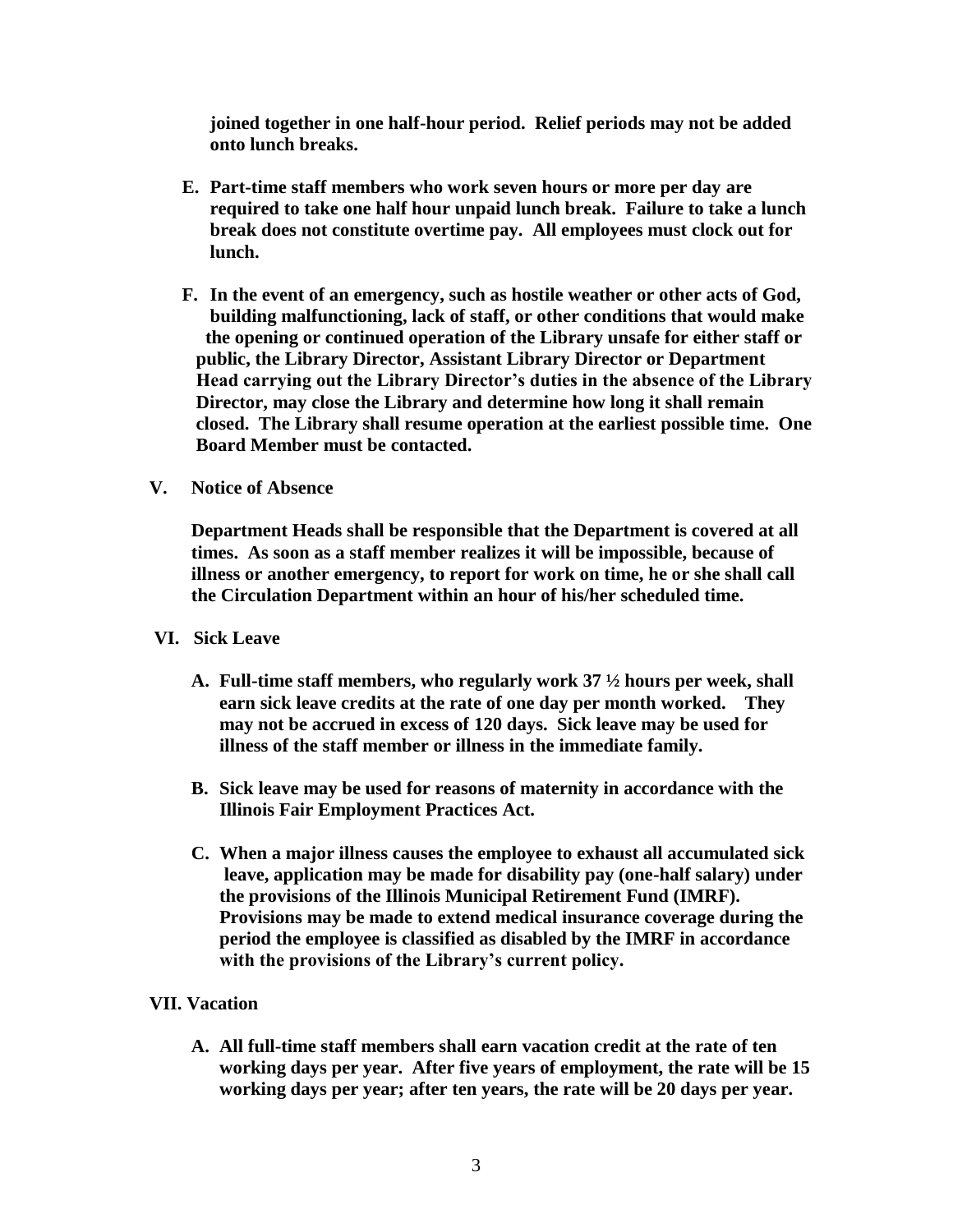- **B. The Library Director shall earn vacation credits at the rate of 20 working days per year.**
- **C. In addition to vacation days, full-time staff members hired prior to July 1, 2016 shall earn 3 days of leave per year, not cumulative, for personal business. This day cannot be taken before or after a vacation day or holiday.**
- **D. Full-time staff members shall have their birthday or a day of their choosing as a paid leave day, not cumulative.**
- **E. Vacation credits may not be accrued in excess of twenty-five days without prior approval of the Library Director. The Library Director shall schedule vacations to meet the needs of the Library and, insofar as possible, the staff member.**

## **VIII. Holidays**

- **A. The Library shall be closed in observance of the following holidays: New Year's Day, Presidents' Day, Martin Luther King's Birthday, Good Friday, Memorial Day, Independence Day, Labor Day, Columbus Day, Veteran's Day, Thanksgiving Day, Christmas Eve Day, Christmas Day, New Year's Eve Day.**
- **B. Full-time staff members shall be allowed these holidays with pay in addition to vacation time.**
- **C. Part-time employees who are scheduled to work on a holiday will be paid for the number of hours regularly scheduled to be worked on that day if hired prior to July 1, 2016. If employee is not scheduled to work, no holiday benefit will be received. Employees hired after July 1, 2016 shall not receive holiday pay. If they are scheduled on a holiday they have the option of making up the time with prior approval of the department head.**

### **IX. Leave of Absence**

- **A. Leave of absence without pay may be granted for a good cause with the approval of the Library Director upon an employee's written request. Vacation and sick leave credits shall not be earned during such an absence.**
- **B. Leave of absence with pay shall be granted for all employees who are serving jury duty or as witnesses in court pursuant to a duly served subpoena, provided that any net fees or compensation from such service**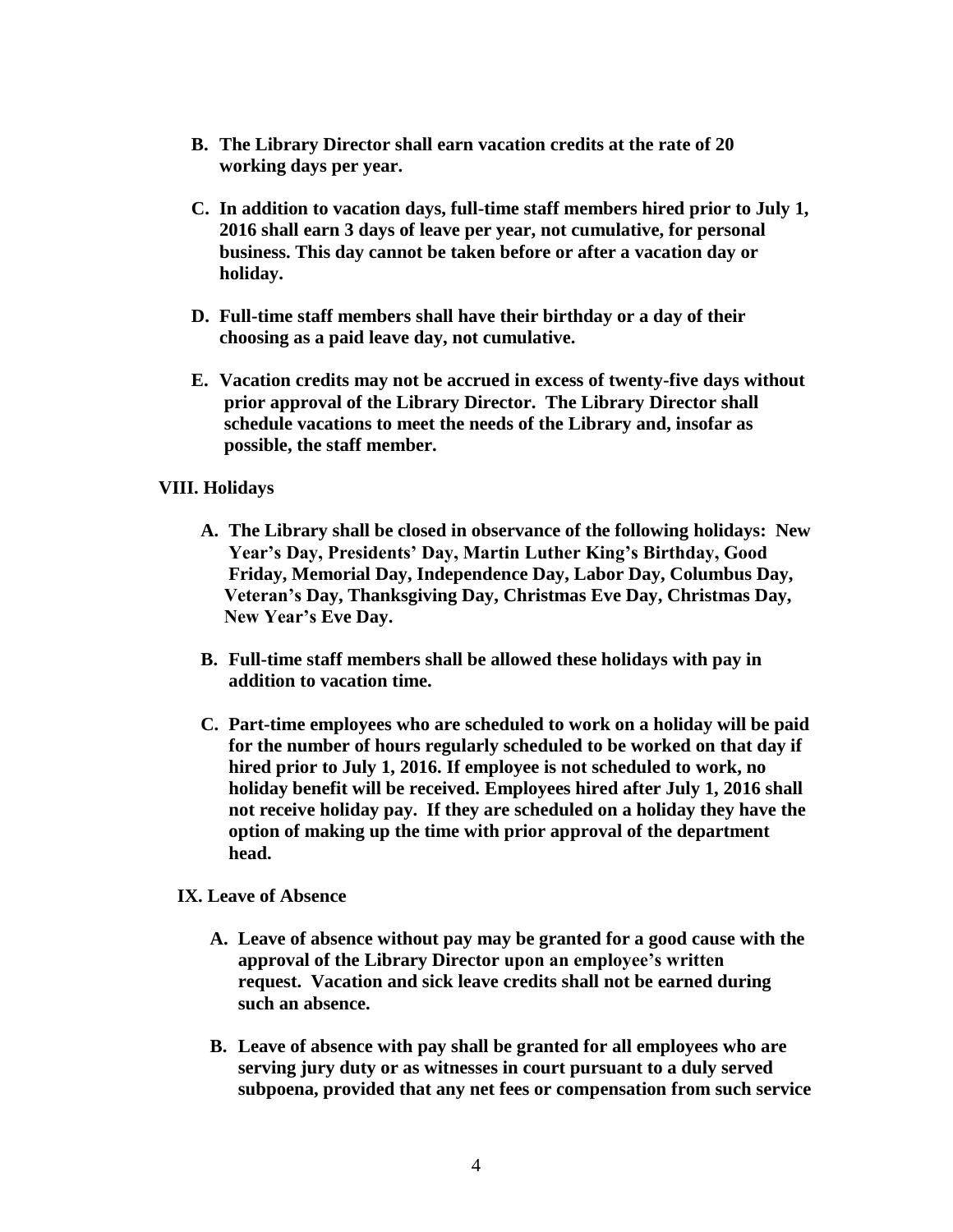**be turned over to the Library, after deducting unreimbursed cost of transportation. However, such employees are expected to give as much time to their regular duties as jury service will permit. Employees shall continue to earn sick and vacation time during such service.**

- **C. Leave of absence with pay may be granted by the Library Director for a reasonable period of time in cases of death in the immediate family (father, mother, sister, brother, husband, child, grandchild, grandmother, grandfather, mother-in-law, father-in-law, sister-in-law, and brother-in-law) of a full-time staff member.**
- **D. Leave of absence without pay may be granted by the Library Director for a reasonable period of time if the employee's leave does not interfere with normal, good Library service.**

## **X. Insurance**

- **A. After completing thirty days of employment, employees hired after July 1, 2016 a full-time staff member is eligible for group medical insurance on an individual basis. The Library will pay 50% of the monthly premium for each eligible employee in the Library's group plan. The additional 50% copayment will be deducted from the employee's paycheck each pay period. A provision for family coverage at the employee's expense will be available.**
- **B. New employees who wish to participate in the Group Plan should apply within the first month of employment. Later, participation by an employee or dependents is subject to insurance company approval, and may require a physical examination at the employee's expense.**
- **C. Employees hired prior to July 1, 2016 shall have insurance coverage as stated in Ordinance 16-2A**
- **D. Employees who have served 20 years or more of continuous full-time employment with the Maywood Public Library District, and have attained the age of 55 or older, and were enrolled in the Library's health care plan as of May 1, 2007 shall upon separation of employment from the library as a retired employee be eligible for the Continued Health Care Benefit as stated in Ordinance 16-1A**

**This benefit is subject to and contingent upon the availability of health care benefits via the Village of Maywood's health care plan**

**XI. Salaries and Payroll**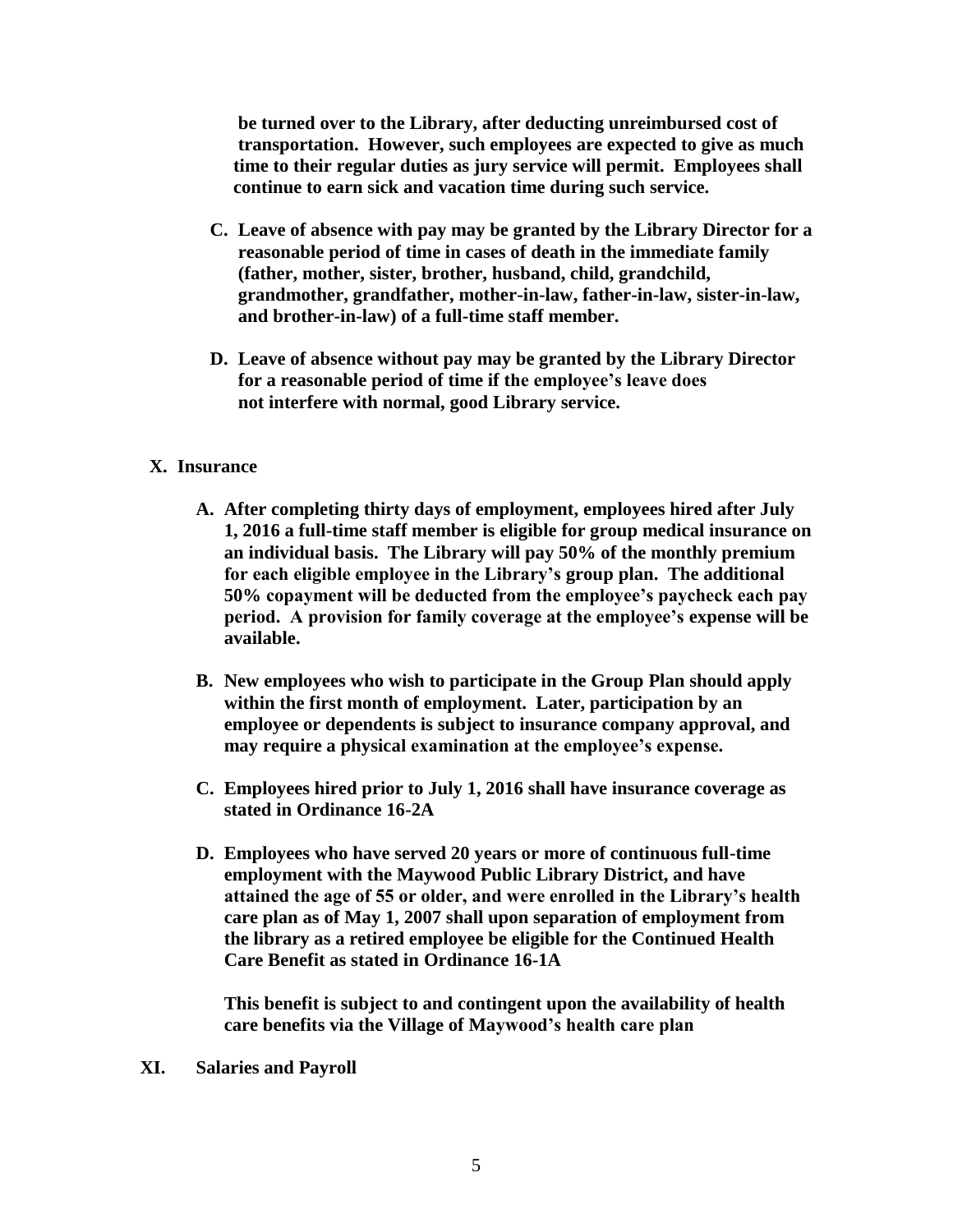**Salaries shall be paid by check every two weeks.**

- **XII. Termination of Employment**
	- **A. Notice of resignation from the staff members shall be given in writing. Professional staff members must give at least one month's written notice. All other staff members must give at least two weeks' written notice. The Library Director must give equal notice to discharged employees. Department Heads must give thirty (30) days written notice.**
	- **B. If a staff member is entitled to vacation credits at the time of his or her resignation, terminal vacation shall be granted, not to exceed 25 days and payment shall be made providing notice of resignation meets minimum time in the "A" above.**
	- **C. If a staff member has exhausted his or her sick leave and vacation credits and is absent from work for reason of illness for an additional month, they may then apply for a leave of absence. If they fail to apply for a leave of absence, they may then be terminated by the Library.**
	- **D. No payment shall be made of unused sick time at the time of resignation.**
	- **E. All Employees of Maywood Public Library District are at will employees.**

### **XIII Retirement**

**Retirement shall not be compulsory at any age, however, as with all staff members, retention of a position depends upon continued satisfactory work performance as determined by the Library Director.**

### **XIV Accidents**

**All accidents involving staff members during working hours or while on Library premises, Library patrons while on Library premises, or any other accident in which the Library is involved directly or indirectly shall be reported immediately to the Library Director. In the absence of the Library Director, the Assistant Director or Dept Head shall be notified. An incident report shall be filled out by the Department Head.**

- **XV. Travel and Meeting Allowances**
	- **A. Board members and staff members traveling on Library business will be reimbursed by the library after submitting a statement of expenses (e.g. gas, transportation, food, hotel, resignation and other related**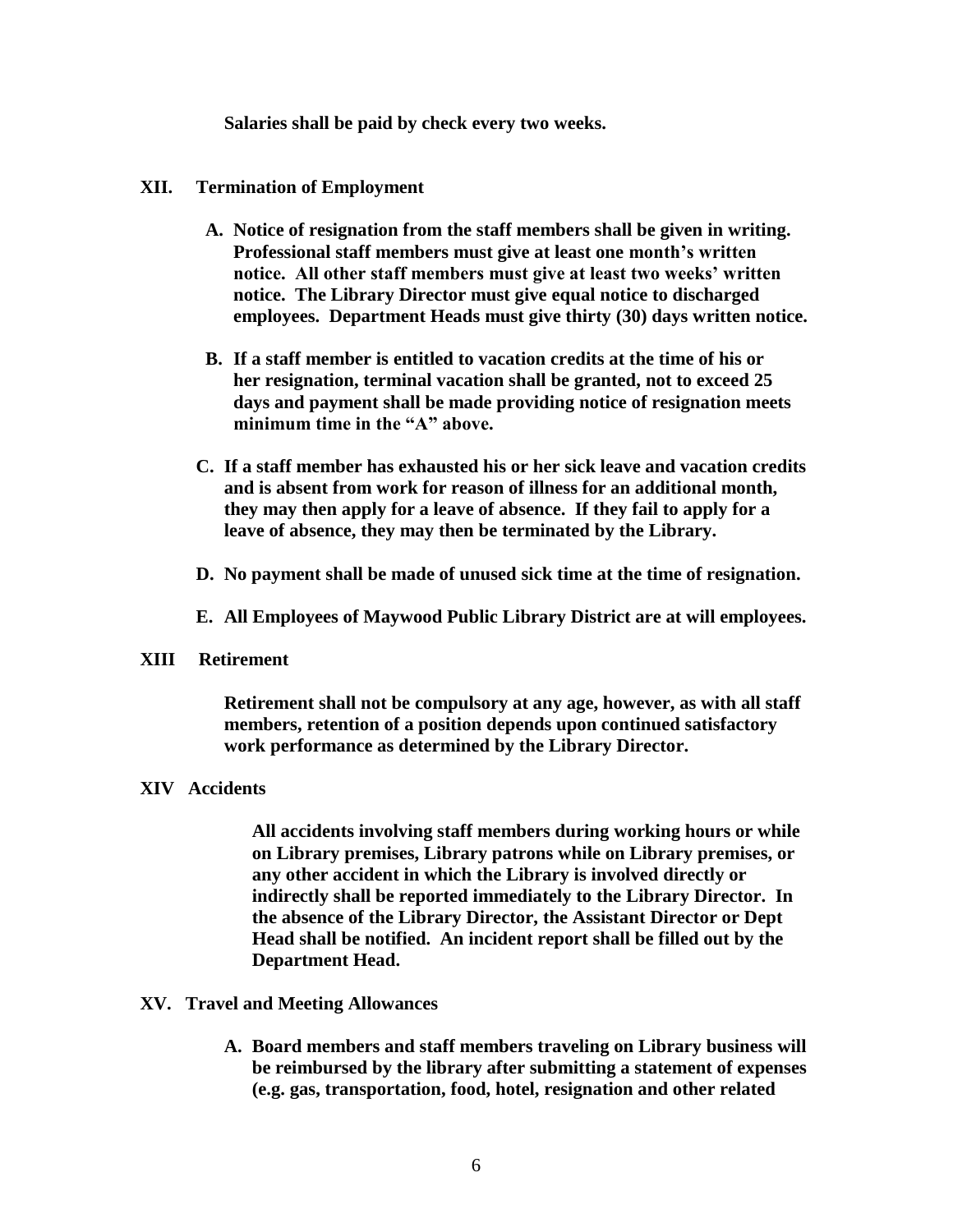**expenses.) If an individual's own car is used, he or she will be reimbursed at the rate per mile used in the current Tax form 1040.**

**B. Any travel or meeting expense incurred by a staff member must first be authorized by the Library Director. All funds for travel to out-ofstate conferences shall be approved by the Library Board of Trustees.**

### **XVI Professional Membership Dues**

**The Board members, the Library Director, the Head of the Children's Department, and the Head of Information Services and other full-time department heads shall be members of the American Library Association and the Illinois Library Association after a period of two years. Basic dues are to be paid out of Library funds.** 

#### **XVII. Political Activity**

**Since the Library is a public, tax-supported institution, Library employees have the responsibility of serving the entire community equally. Thus, the following regulations shall be the policy for all Library employees:**

- **A. No partisan political activity shall be carried on during working hours.**
- **B. No partisan political literature, posters or other materials may be distributed or posted on library premises.**
- **C. No petitions or surveys may be circulated on library premises.**
- **D. Employees must not circulate, solicit, or conduct surveys on library premises.**
- **E. In no way shall these regulations curtail an employee's right of suffrage or right to express his or her personal opinion as a citizen. If an employee is uncertain about how these regulations will affect his or her political activities, he or she should seek clarification from the Library Director.**

### **XVIII. Grievance Procedure**

- **A. An employee with a grievance (complaint) shall first review the problem with his or her immediate supervisor within five working days of the incident.**
- **B. If the grievance is unresolved, the employee may request an appeal to the Library Director within five working days of the conference with the**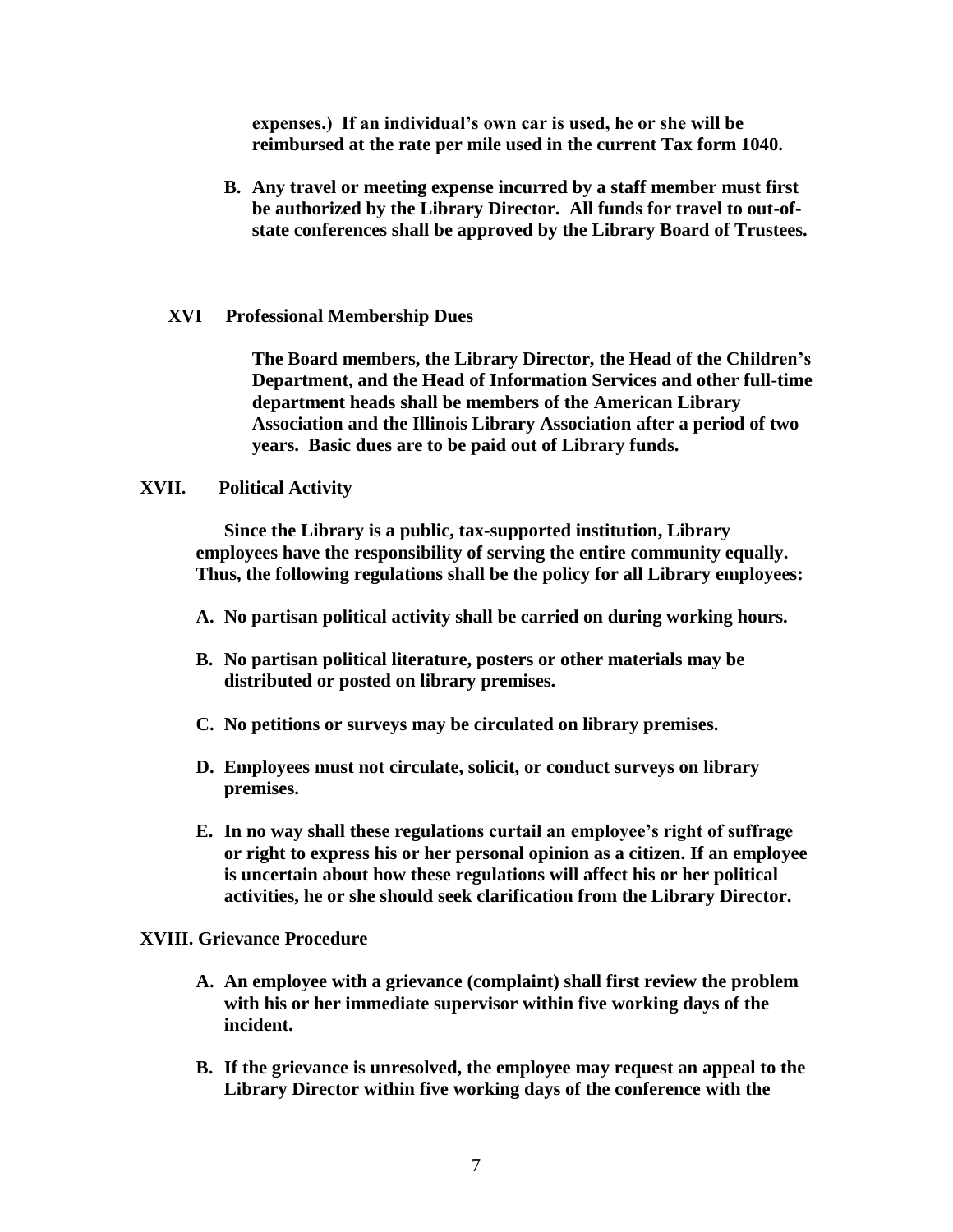**immediate supervisor. This request must be in writing. The immediate supervisor has five days to respond.**

- **C. If the grievance remains unresolved, the employee may present the problem in writing to the Maywood Public Library Board of Directors with copy to the Library Director. Within 30 days the Maywood Public Library Board of Directors and the Library Director will meet to discuss the problem. A written reply will be sent to the employee.**
- **D. If the grievance is still unresolved, the employee can then request, within five working days of receiving the letter from the Maywood Public Library Board of Directors for consideration at the next regularly scheduled Board meeting. Actions will be in compliance with existing bylaws and current policy.**

### **XIX. Volunteers**

 **Individuals wishing to donate their time to library work, or individuals doing court-appointed community service may, with the approval of the Library Director, work in certain supervised positions when the need arises. All applicants must fill out an application form and will be screened by the Library staff under the direction of the Library Director. Termination of the volunteer's services can be made immediately by the Library Director if for any reason he/she is deemed to be an unacceptable addition to the Library by giving notice to the supervisor. No credits will accrue for volunteer positions.**

### **XX Performance Evaluations**

**Performance evaluations are conducted for all library staff in order to provide feedback to staff members about their job effectiveness and to offer career guidance. The performance review is intended to be a fair and balanced assessment of an employee's performance. Employees are given the opportunity to do their own self evaluation at the time of review.**

- **XXI Performance Evaluations are designed to:**
	- **A. Maintain or improve each employee's job satisfaction and morale.**
	- **B. Serve as a systemic guide for supervisors in planning each employee's further training.**
	- **C. Assure considered opinion of an employee's performance and focus maximum attention on achievement of assigned duties.**
	- **D. Assist in determining and recording special talents, skills, and capabilities that might otherwise be noticed or recognized.**
	- **E. Assist in planning personnel moves and placements that will best utilize each employee's capabilities.**
	- **F. Provide an opportunity for each employee to discuss job problems and interests with his/her supervisor.**